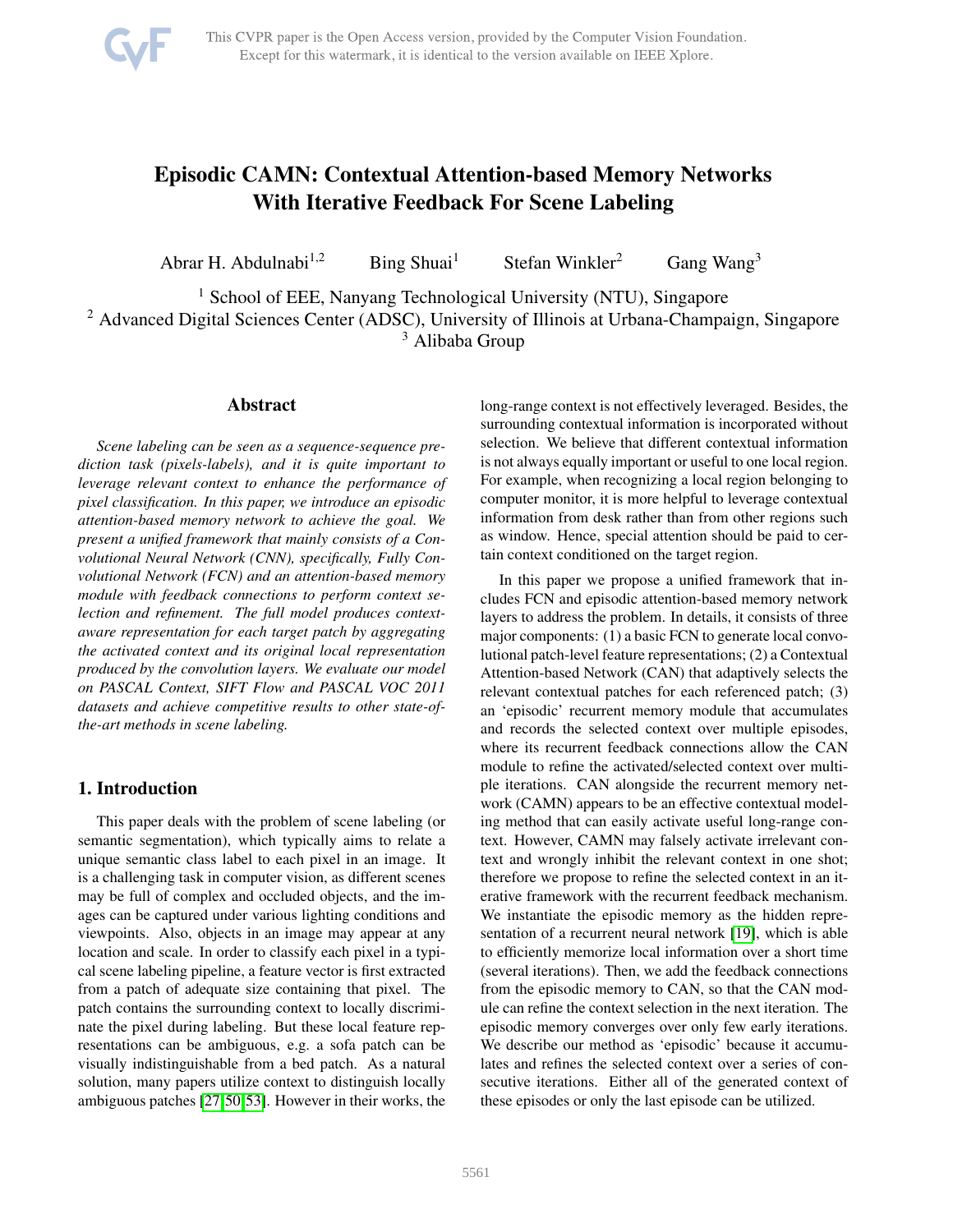

<span id="page-1-0"></span>Figure 1. An illustrative overview of our unified framework. The model consists of FCN convolution layers, our episodic contextual attention-based memory network, and the upsampling alongside the FC (classification) layers. Given an input image, our model generates a pixelwise label map.

An overview of the framework is shown in Figure [1.](#page-1-0) The full network is end-to-end trainable. Even without postprocessing, we achieve state-of-the-art labeling results on several challenging scene labeling benchmarks. The main contributions of this paper are summarized as follows:

- We propose the contextual attention-based memory network model that is able to adaptively select relevant context for each target patch. Importantly, it is a novel contextual modeling method that can effectively engage long-range context.
- We introduce an episodic memory module to accumulate contextual selections and aid the CAMN to refine the previous context selections through recurrent feedback connections over multiple iterations ('*episodes*').
- We achieve very competitive results on three public scene labeling benchmarks.

### 2. Related Work

### 2.1. Contextual Modeling and Scene Labeling

Contextual cues from other patches are usually important for local patch reasoning and prediction. Many recent successful semantic segmentation systems are developed based on CNNs, specifically, FCNs. Usually, the receptive fields of the neurons in the convolution layer correspond to local regions of the input image. They implicitly engage contextual information through cascading multiple layers. However, it would be ineffective to enlarge the receptive fields of the neurons to explicitly and directly model long-range context as it may degrade the local discriminative features [\[66\]](#page-9-2). FCNs try to overcome this limitation by applying skip connections from earlier layers and ultimately aggregating the intermediate features for classification [\[40\]](#page-8-2). Other earlier works try to learn hierarchical and multi-scale CNN features to capture the context across a multi-scale image pyramid [\[21,](#page-8-3) [22,](#page-8-4) [47\]](#page-9-3). Another line of work revisited convolution operations and applied 'atros' and dilated convolutions to perform contextual modeling [\[11,](#page-8-5) [12,](#page-8-6) [68\]](#page-9-4). Recently, RNN-like layers, e.g. Long-short Term Memory (LSTM) and Gated Recurrent Units (GRUs) [\[14\]](#page-8-7)) are commonly inserted after convolution layers to explicitly capture and encode long-range context into local representations [\[5,](#page-8-8) [51,](#page-9-5) [59,](#page-9-6) [66\]](#page-9-2). Sharma *et al*. [\[49,](#page-9-7) [50\]](#page-9-0) exploit the recursive neural network architecture to propagate context. However, RNN-like models are limited in modeling very longrange sequences. In contrast, our attention-based model can effectively encode the long-range contextual information between patches.

Conditional Random Fields (CRFs) and Markov Random Fields (MRFs) are also used to model the label-level context [\[11,](#page-8-5)[12,](#page-8-6)[32,](#page-8-9)[38,](#page-8-10)[69\]](#page-9-8). They characterize co-occurrence relationships between labels. Alternatively, we aim to encode contextual information into local feature representation.

### 2.2. Attention-based Models

Attention-based models have been successfully applied on a broad range of Natural Language Processing (NLP) related tasks, which include machine translation [\[18\]](#page-8-11) [\[43\]](#page-9-9), speech recognition [\[13\]](#page-8-12), image caption generation [\[65\]](#page-9-10), reading comprehension [\[28\]](#page-8-13), sentence summarization [\[48\]](#page-9-11), part-of-speech (POS) tagging [\[34\]](#page-8-14), question answering [\[30,](#page-8-15) [64\]](#page-9-12), etc. Some works benefited from attention models for image classification tasks [\[7,](#page-8-16) [44,](#page-9-13) [62\]](#page-9-14) and object recognition [\[3\]](#page-8-17). The attention mechanism was first introduced in neural machine translation [\[18\]](#page-8-11) to automatically align the words in the original sentence with the words in the target sentence using encoder-decoder RNN model. The aligned (attention-based) model is embedded in the sequence to sequence learning framework [\[55\]](#page-9-15). Concurrently, in the image caption generation task, Xu *et al*. [\[65\]](#page-9-10) use the attentionbased model to roughly localize image regions of interest, which are deemed as relevant in producing the next word. Another interesting work [\[10\]](#page-8-18) use attention to select from different multi-scale features. Hermann *et al*. [\[28\]](#page-8-13) and Rush *et al*. [\[48\]](#page-9-11) employ the attention-based model to discover the keywords/sentences that are informative to comprehend the paragraph or sentence. Chorowski *et al*. [\[13\]](#page-8-12) also leverage the attention-based model to filter noisy frames in a short window-based audio to interpret the desired phoneme. Neural Memory Networks [\[24,](#page-8-19) [54,](#page-9-16) [57,](#page-9-17) [60\]](#page-9-18) became popular with the aid of attention mechanism where separate memory structures are involved to stably store information.

To the best of our knowledge, ours is the first work to approach scene labeling utilizing the differentiable soft attention mechanism alongside recurrent memory networks. Our model can dynamically and interactively select and refine the relevant and informative contextual patches for each referenced patch, therefore its local representation is contextualized.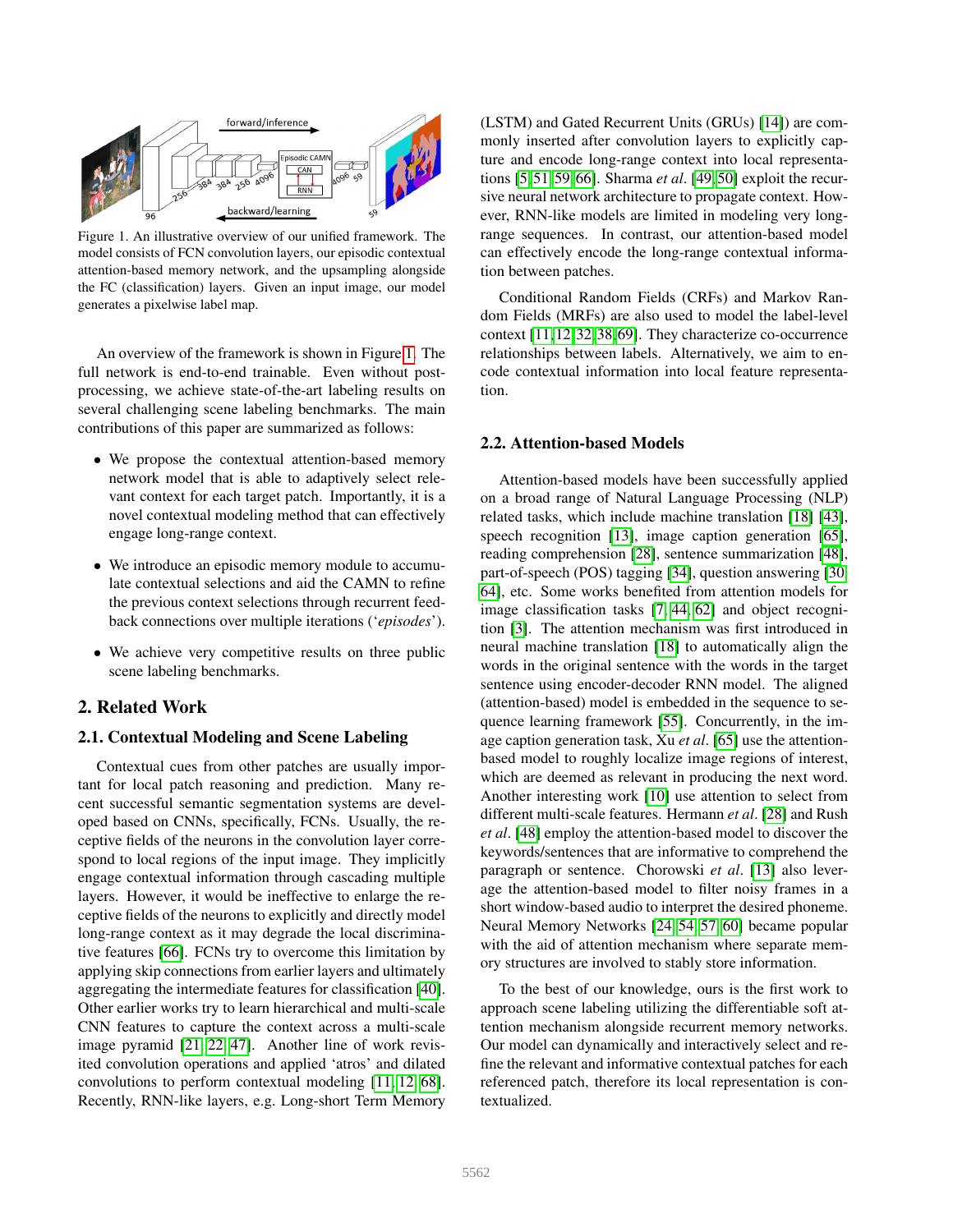### 2.3. Recurrent Feedback

Recurrent feedback has been explored in the tasks of scene labeling and human pose estimation. Auto-context [\[70\]](#page-9-19) is the pioneering work that utilizes the output of classifiers as feedback to the next classification model. Meanwhile, Pinheiro *et al*. [\[47\]](#page-9-3) add feedback connections between the output and the input of the convolutional neural networks (CNNs). Namely, the output of the CNN in the previous iteration is fed back to the input of the same CNN in next iteration. This recurrent CNN has been successfully applied to scene labeling. Besides, Carreira *et al*. [\[8\]](#page-8-20) also add the feedback connection in the CNNs to enable the network to learn from past errors, so that it can predict the location of human joints more accurately in the next iteration. The idea of our episodic memory feedback is similar to these works. Engaging the recurrent feedback connections can be viewed as cascading multiple attention layers that can form a deep attention model. However, instead of simply adding the feedback from the output of the previous iteration, we introduce an episodic memory to record and accumulate all past information leveraging RNN layers, and then add its feedback to the attention-based module such that the selected context is refined over multiple iterations.

### 3. Framework

Given a scene image **S**, the task is to map from the pixelspace to label-space. We divide each image into patches and train our episodic CAMN model to extract contextuallyaware convolutional features to better represent each local patch. Suppose patches in a scene image S are represented in terms of convolutional features as  $\mathbf{x} = [\mathbf{x}_1, \mathbf{x}_2, \dots, \mathbf{x}_N],$ where  $N$  is the number of patches, our goal is to predict the semantic label of the referenced patch  $x_i$ . Specifically, given a referenced raw local patch from S, the data flow in our model is as follows (cf. Figure [1\)](#page-1-0):

Input feature map: the convolutional layers in the FCN convert input patches into local feature representations  $x_i$ .

Output feature map: the episodic CAMN performs contextual modeling and compute the output which is the contextually-aware features for the input referenced patch. It adaptively and progressively selects the relevant contextual patches for the referenced patch. Two major networks are employed within: (1) the CAN model contains a feedforward network to calculate the compatibility/similarity scores to perform soft attention between the input  $x_i$  and the remaining patches in the image x; (2) the feedback mechanism is comprised of a recurrent layer that records and aggregates/accumulates the previous generated context (activated context) and links it back to the feed-forward layers so that the CAN can further refine the previous selections over multiple iterations. This also allows the model to gener-



<span id="page-2-0"></span>Figure 2. An illustration of our Episodic CAMN including its contextual attention-based network, the episodic recurrent memory and the feedback. The model consists of two major components: (1) the CAN adaptively selects the relevant context to contextualize the reference patch representation  $(x_i)$ ; (2) the episodic memory summarizes the activated context in the past. The feedback from the episodic memory enables the CAN to iteratively refine the selected context over multiple iterations.

ate deep contextual representations. The recurrent feedback connections with the CAN module allow it to adapt (refine) the activated context over multiple iterations. The episodic CAMN module is run for multiple iterations per training epoch until the selected context converges.

Response: To calculate the response (label) of the input patch, the last classification layers (FCs) alongside the upsampling layers and Softmax are engaged to decode the final contextually-aware dense representations.

### 3.1. FCN for Local Patch Representation

Fully convolutional networks (FCN) originally adapt classification networks like the VGG net [\[52\]](#page-9-20) into fully convolutional networks and transfer their learned representations to the segmentation task. FCN architecture combines/fuses semantic information from a deep, coarse layer with appearance information from a shallow, fine layer to produce accurate and detailed segmentations. In their work, they design the basic 32s model that has no intermediate skip connections from earlier layers, and the 16s version has skip connections from pool4 layer and finally the 8s version that has skip connections from both pool4 and pool3 layers. All FCN models have upsampling layers which upsample the downsampled label prediction maps (due to the application of the the pooling layers) to the original image resolution. The proposed episodic CAMN model can be inserted into any location between the last pooling layer and the final FC layer. In our work, we placed it between FC6 and FC7. The input patch representations to episodic CAMN are generated by the early convolution layers and the output of episodic CAMN is the contextually-enriched representations.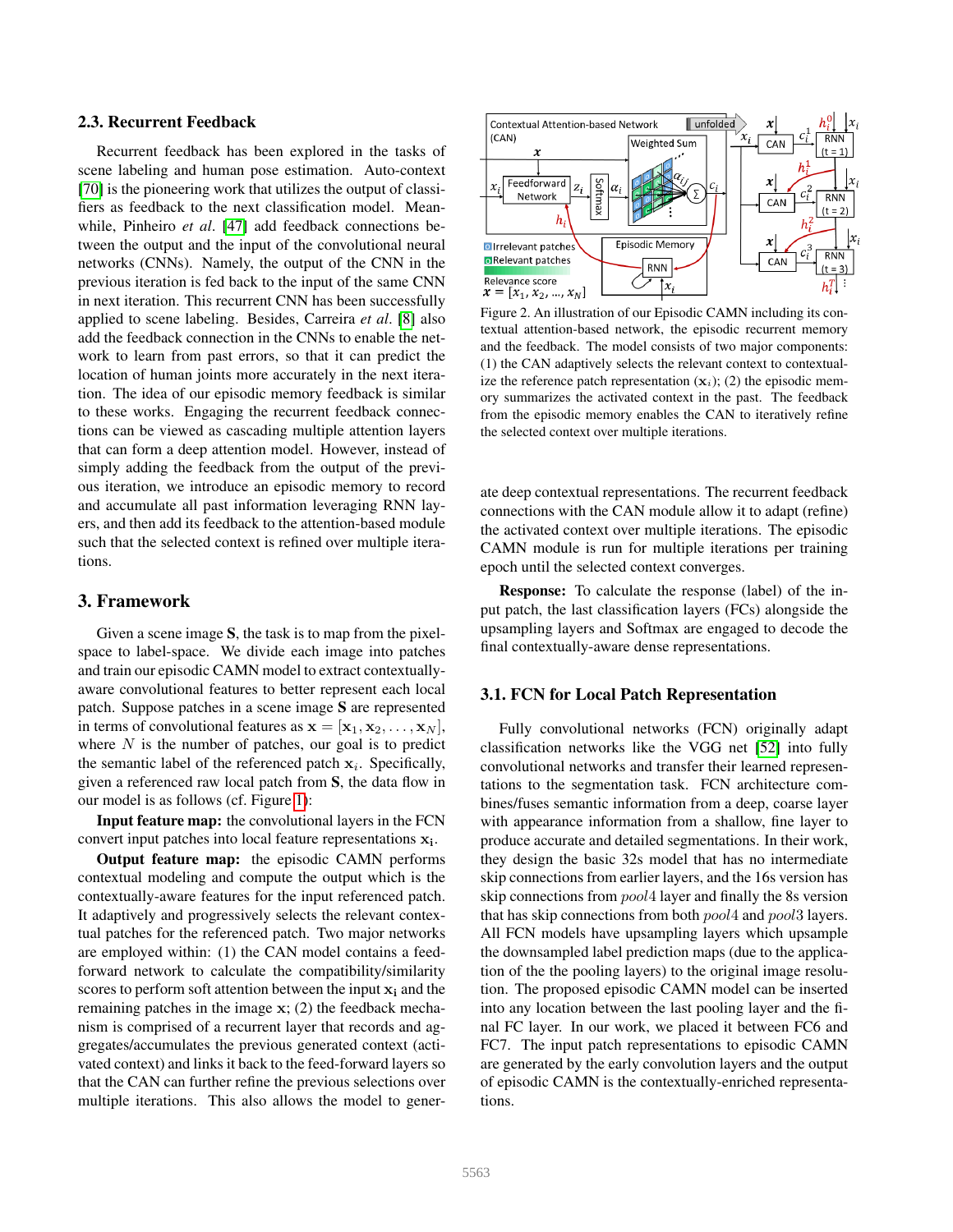#### 3.2. Contextual Attention-based Memory Model

Context is of great significance in local prediction. In this paper, we model context from the perspective of feature representation. Our attention-based module is introduced to learn to activate certain contextual features for each local patch. Concretely, it aggregates selected features from surrounding patches with the referenced patch to produce its contextualized representation, thus encodes useful contextual information for local classification. However, for a referenced patch, not all the surrounding patches are equally useful. For example, in terms of the contextual support to a pillow patch in a bedroom image, bed patches are more useful than the wall patches. Hence, the attention mechanism is developed to adaptively select the relevant patches and assign them proper weights. The episodic CAMN model has feedback connections to operate over multiple iterations, thus refining the selected context. Our model can naturally engage long-range contextual dependencies, which makes it very suitable for scene labeling.

#### 3.2.1 Contextual Attention-Based Network

In order to attend to patches which produce useful contextual information to  $x_i$ , our CAN uses a feed-forward network (Attention model) to evaluate the high-level relevance between referenced patch representation  $x_i$  and the other surrounding patches  $x_i$ . Mathematically, it is expressed:

<span id="page-3-0"></span>
$$
z_{ij} = w_b^T \tanh(W_a \mathbf{x_i} + V_a \mathbf{x_j} + b), \tag{1}
$$

where  $W_a, V_a$  are embedding matrices and  $w_b$  is a vector to capture feature similarities; they are jointly learned.  $z_{ij}$  reflects the degree of relevance or compatibility (activation/inhibition) between patch representations  $x_i$  and  $x_j$ .

There are alternative methods to generate the relevance scores, e.g. concatenation:  $W_a[\mathbf{x_i}; \mathbf{x_j}]$ , or cosine similarity:  $[x_i^T x_j]$ , or absolute distance:  $|x_i - x_j|$ . However, we observed that all these functions perform almost the same, while the feed-forward layers perform the best.

CAMN attends and generates the context vector  $c_i$  by soft attention based on  $\mathbf{c}_i = \sum_j \alpha_{ij} \mathbf{x}_j$ , where  $\alpha_{ij} =$ softmax $(z_{ij})$ , s.t.  $\sum_j \alpha_{ij} = 1$ .  $\alpha_{ij}$  is a non-negative scalar that modulates how much information from the patch representation  $x_j$  is exposed to  $c_i$ . It is obtained by applying the typical softmax function to generate the relevance distribution over all locations. Then, the weighted summarization of the activated patch representations gives rise to the context vector  $c_i$ , which is calculated through the convex summation of x weighted by  $\alpha_{ij}$ . Interestingly, as the context vector is able to include features from distant image patches, it can capture the long-range contextual information easily.

We also experiment with the ReLU function instead of Softmax. The ReLU operates directly on the unnormalized probabilities produced by the feed-forward layers. We observe that in some cases the ReLU performs as well as Softmax. However, Softmax produces a more visualizationfriendly distribution of weights over the patches.

The final 'context-aware' representations of the referenced image patches are generated by aggregating the original features  $x_i$  with their specific context vectors  $c_i$ :

<span id="page-3-1"></span>
$$
\mathbf{h}_i = \text{ReLU}(U_{hx}\mathbf{x}_i + U_{hc}\mathbf{c}_i + z_h),\tag{2}
$$

where  $U_{hx}$  and  $U_{hc}$  are the transformation matrices that map the input and the context vector respectively to new hidden representation space,  $z_h$  is a bias vector, and  $\mathbf{h}_i$  is the hidden representation forwarded to the classification layers. All of the parameters in Equation [1](#page-3-0) and [2](#page-3-1) are jointly learned. In this scenario, the CAN is trained to maximize the labeling performance on the training images by inserting useful context into the local representations.

To generate the response/class likelihood for each referenced patch, we apply  $\mathbf{r}_i = softmax(V_r \mathbf{h}_i + z_r)$ , where  $V_r$  is the classification matrix,  $z_r$  is a bias vector, and  $r_i$  is the class likelihood for  $x_i$ .

#### 3.2.2 Episodic Recurrent Memory and Feedback

The CAN produces the context-aware vector that summarizes the relevant contextual information, which is selected based on the attention model. However, if we only forward the attention model once to calculate the attention weights, some irrelevant patches may be mis-activated while some relevant patches may be falsely inhibited. To address this issue, we propose to refine the attention weights iteratively such that the CAN model can attend to undiscovered relevant context and remove irrelevant context. Specifically, we introduce an episodic memory module that is able to memorize the context selections in the past. We employ the feedback from the episodic memory to refine the selected context by CAN. Biologically, it is inspired by discoveries in neuroscience that neuron adaptation actually happens across multiple time-scales through the feedback connections between the dendrites and the axon [\[39,](#page-8-21) [42\]](#page-9-21); feedback of ionic currents are flowing back from the dendrites to the axon to allow refining its adoption of the stimulus [\[39\]](#page-8-21).

Suppose we generate the corresponding relevance score vector  $z_i^t = [z_{i1}^t, z_{i2}^t, \dots, z_{iN}^t]$  of a reference patch representation  $x_i^t$ , and a context vector  $c_i^t$  during the t-th iteration. The episodic memory is intended to accumulate and record the relevant context selected by the CAN over multiple iterations. In this paper, we instantiate the episodic memory as a recurrent neural network [\[19\]](#page-8-1) (RNN), considering that RNNs are well-known for their memory capability for short sequences. The activities in the episodic memory module can be formulated as:

$$
\mathbf{h}_i^t = \text{ReLU}(U_{hx}\mathbf{x}_i + U_{hc}\mathbf{c}_i^t + U_{hh}\mathbf{h}_i^{t-1} + z_h),
$$
 (3)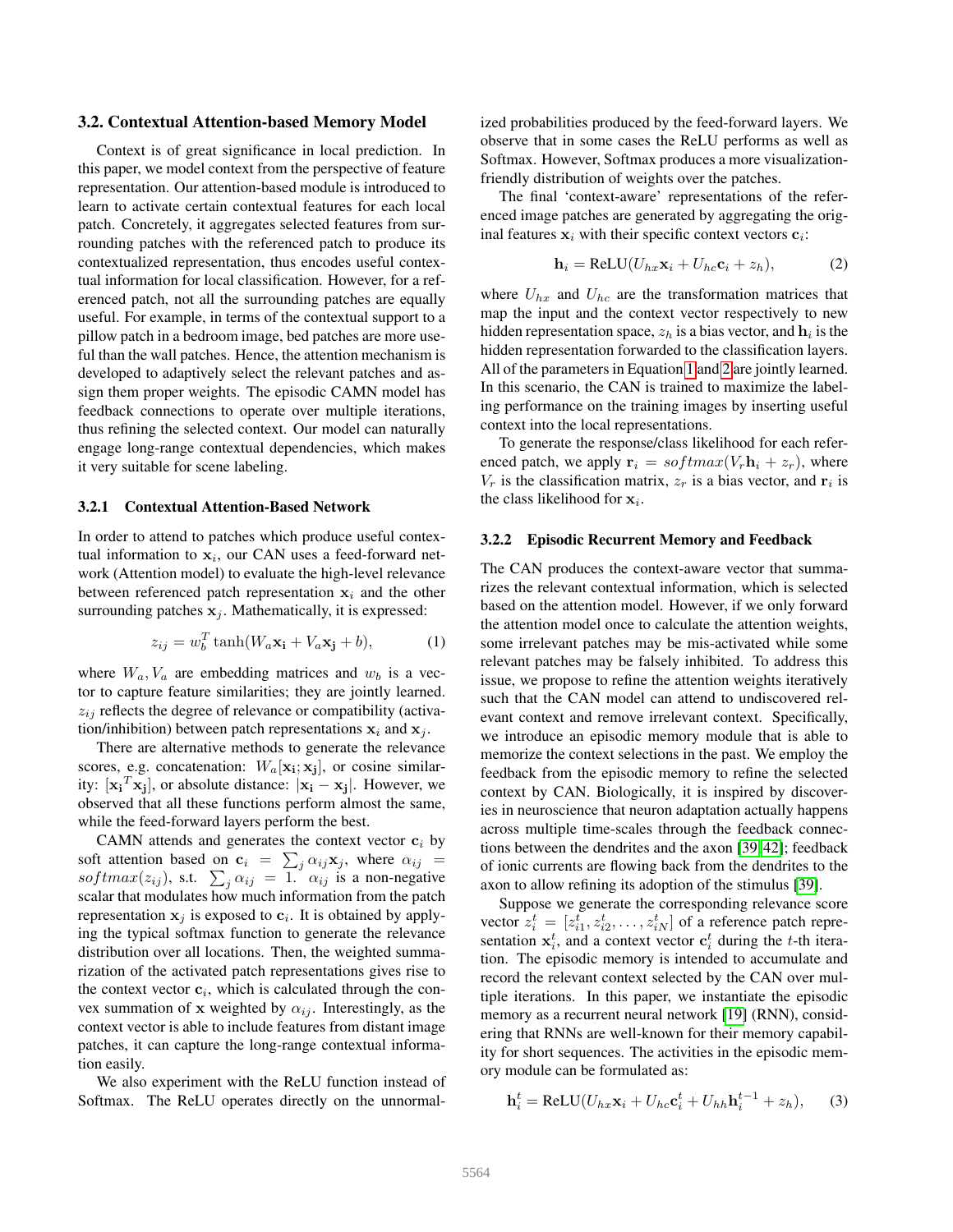where  $c_i^t$  is the context vector generated in the t-th iteration,  $\mathbf{h}_i^t$  represents the memory state in the t-th iteration.  $h_i^t = \mathbf{x}$  as  $t = 0$ ,  $U_{hh}$ ,  $U_{hx}$  and  $U_{hc}$  are hidden-hidden, input-hidden and context-hidden transformation matrices, respectively. In each iteration, the episodic memory module accumulates the context vector produced from the CAN module  $\mathbf{c}_i^t$  into the memory hidden representations.

With the availability of the episodic memory, we add the feedback connections between the memory module and the attention module. In this case, the episodic memory feedback allows the CAN to refine the selected context in the subsequent iteration. Concretely, the equation that calculates the relevance score is adapted to the following form:

$$
z_{ij}^t = w_b^T \tanh(W_a \mathbf{x}_i + V_a \mathbf{x}_j + U_a \mathbf{h}_i^{t-1} + b), \quad (4)
$$

where  $z_{ij}^t$  is the relevance score between patch representations  $\mathbf{x}_i$ ,  $\mathbf{x}_j$  and  $\mathbf{h}_i^{t-1}$  in the t-th iteration. The memory state  $(h_i^{t-1})$  encodes the context selections over previous iterations. Thus, when they are fed back, the context selection is expected to be refined by allowing  $x_i$  and  $x_j$  to interact with all previous context summarization  $h_i^{t-1}$ .

Feeding back the memory vector that contains a summarization of the previous contextual selections allows context-context interactions, therefore new indirect relevant contextual patches can be activated. However, we observe that a few iterations are enough to discover new related context as the selection saturates quickly. We call these forward passes *episodes*. Specifically, after T forward passes by the CAN, context-aware representations generated by the final episode or all the episode states are forwarded to the classification layers. We call our model Episodic CAMN (see Figure [2\)](#page-2-0).

### 3.3. Model Optimization

Given an image S, we derive the class likelihood for each constituent patch in S. Next, we calculate the cross entropy loss to train the full model (including the parameters in episodic CAMN). The error signal of an image is averaged across all valid (i.e. semantically labeled) constituent patches  $S = {\mathbf{x}_1, \dots, \mathbf{x}_N}$ :

$$
L = -\frac{1}{N} \sum_{i=1}^{N} \sum_{b=1}^{B} \delta(\mathbf{y}_i = b) \log \mathbf{r}_i(b),
$$
 (5)

where  $\delta(\cdot)$  is the indicator function, B is the number of semantic classes,  $y_i$  is the ground truth label for the patch representation  $x_i$ .  $r_i$  is the class likelihood for the patch representation  $x_i$ , which is a B-dimensional vector. We ignore the contribution of unlabeled (invalid) patches in the loss calculation. The whole model is differentiable, thus it is end-to-end trainable by using the back-propagation algorithm. The weights in recurrent layer (episodic memory) are

shared, and they are updated via back-propagation through time (iteration) after unfolding the episodic memory network in time (iteration).

### 4. Experiments

In this section we describe our experimental evaluation and we provide an ablation study of our proposed architecture. We apply our framework to the task of scene labeling, and we show competitive performance to other state-of-theart works on PASCAL-Context, SIFT Flow and PASCAL VOC 2011. We also perform a diagnostic evaluation of our convolutional episodic CAMN and other hyperparameters/design choices.

### 4.1. Datasets

PASCAL-Context [\[46\]](#page-9-22) comprises 4998 training images and 5105 testing images. Originally, the images are sampled from PASCAL VOC 2010 dataset and re-labeled at pixel-level for the segmentation task, where there are in total 540 classes. Each image has a resolution of about  $375 \times 500$  pixels. In our experiments, we only consider the task of labeling the 59 most frequent classes for evaluation.

SIFT Flow [\[35\]](#page-8-22) consists of 2688 images. We follow the training/testing split protocol (2488/200) provided by [\[35\]](#page-8-22) in our experiments. The images are captured from 8 typical outdoor scenes with a resolution of  $256 \times 256$  pixels. The segmentation task in this dataset is to assign each pixel to one of the 33 semantic classes. Statistically, this dataset has an imbalanced class distribution. We found that applying class balancing helps similar to [\[51,](#page-9-5) [67\]](#page-9-23).

PASCAL VOC 2011 [\[20\]](#page-8-23) involves 21 categories, including 20 foreground object classes and one background class. There are 736 images as non-intersecting validation set and 1111 testing images provided by their server. In our experiments, we only train our final model from the training set and did not include any images from the validation set.

Following recent literature, we report three performance evaluation scores: Pixel Accuracy (PA) (percentage of all correctly classified pixels), Per-class Accuracy (CA) and the Intersection-Over-Union (IU).

#### 4.2. Implementation Details

We adopt the stochastic gradient descent (SGD) with momentum. The learning rate starts at  $10^{-5}$  and decays exponentially with the rate of 10% after 10 epochs. The momentum is fixed as 0.9. The internal dimension of the RNN network (episodic memory  $h_i^t$ ) is set to the same as that of the input feature vector (dimension  $= 4096$ ). The reported results are based on the model trained for 50 epochs. The feedforward, FC layers and RNN model parameters are initialized either randomly or with zeros. For fair comparison, we select the strongest FCN models (best performing among 8s, 16s and 32s versions) as our baselines in all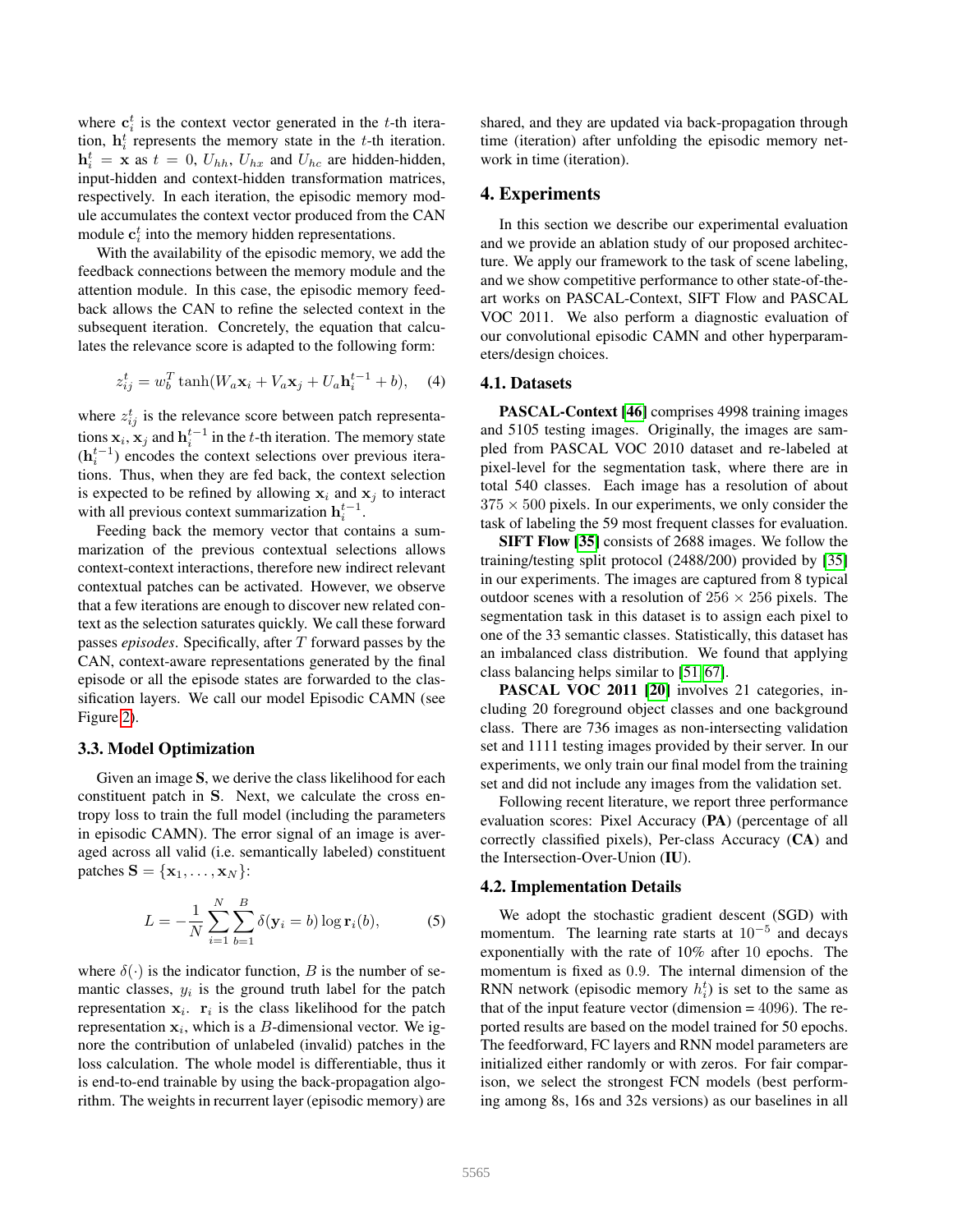| Algorithm         | PASCAL-Context |          | <b>SIFT Flow</b> |          |          | PASCAL VOC 2011 |          |          |          |
|-------------------|----------------|----------|------------------|----------|----------|-----------------|----------|----------|----------|
|                   | $PA(\%)$       | $CA(\%)$ | $IU(\%)$         | $PA(\%)$ | $CA(\%)$ | $IU(\%)$        | $PA(\%)$ | $CA(\%)$ | $IU(\%)$ |
| Baseline-FCN      | 65.90          | 46.53    | 35.11            | 85.19    | 54.68    | 41.45           | 90.30    | 75.90    | 62.70    |
| FCN+CRF           | 69.19          | 47.36    | 38.37            | 85.70    | 52.44    | 43.12           | 90.98    | 76.30    | 64.01    |
| FCN+CAMN          | 71.27          | 52.91    | 39.64            | 85.90    | 57.10    | 43.88           | 91.41    | 76.99    | 66.91    |
| FCN+Episodic-CAMN | 72.11          | 54.28    | 41.18            | 86.20    | 58.69    | 45.22           | 92.26    | 78.59    | 68.18    |

<span id="page-5-0"></span>Table 1. Results on the PASCAL-Context [\[46\]](#page-9-22), SIFT Flow [\[35\]](#page-8-22) and PASCAL VOC 2011 (validation set) [\[20\]](#page-8-23). All models are trained jointly with FCN models (best performing ones).

datasets. We follow [\[40\]](#page-8-2) to train the fully convolution network layers. We initialize all our convolutional models with the ImageNet-pretrained model [\[17\]](#page-8-24). We didn't engage any additional training data (such as Microsoft Common Objects in Context 'COCO' dataset [\[33\]](#page-8-25)). We used the publicly available MatConvNet MATLAB implementations [\[58\]](#page-9-24).

We jointly train FCN and CAMN as one unified model. We introduce the following baselines to prove the effectiveness of our proposal.

*Baseline-FCN* performs full training of the FCN model [\[40\]](#page-8-2) for scene labeling. In this baseline, we examine and report the best model among 8s, 16s and 32s models for each dataset.

*FCN+CRF* performs post-processing on the strongest trained FCN model using the Fully-connected Conditional Random Fields (CRF) implementations [\[29\]](#page-8-26). We choose to engage fully-connected CRF because it is one of the strongest contextual modeling methods in scene labeling.

*FCN+CAMN* performs joint training of our model; FCN with one-episode CAMN. Here, only one iteration of CAMN is engaged.

*FCN+Episodic-CAMN* is our final overall proposed framework with episodic memory  $(T = 3)$ .

### 4.3. Evaluation Results

Comparison with FCN: The quantitative labeling results on the PASCAL-Context, SIFT Flow and PASCAL VOC 2011 datasets are summarized in Table [1.](#page-5-0) Our FCN+CAMN outperforms FCN on the three datasets by 4.53%, 2.43% and 4.21%, respectively (IU). The results show that the discovered context is indeed informative towards understanding the semantic classes of the referenced patches and strengthen the discriminative power of the local representations. For Baseline-FCN, we perform class weighting while evaluating on SIFT Flow dataset. The original results in [\[40\]](#page-8-2) are lower than ours on this dataset.

Recurrent Feedback: The introduction of the feedback from the episodic memory module is to steer the CAMN to iteratively refine the selected contextual memories and produce more powerful deep contextual vectors. The performance of our overall model FCN+Episodic-CAMN is better than that of FCN+CAMN. In Table [1,](#page-5-0) the IU accuracy is increased around 1.54%, 1.34% and 1.27% over one-episode



<span id="page-5-1"></span>Figure 3. Examples of qualitative labeling results (best viewed in color). Each row shows the original test image, its ground truth label map, and three label prediction maps of our convolutional episodic attention-based contextual memory network with different iterations. The test images are from the PASCAL-Context [\[46\]](#page-9-22). The quality of the label prediction maps is remarkably improved as CAN is engaged (iteration 1), and is gradually refined after additional iterations.

CAMN in all the datasets respectively. The most significant performance jump originates from the CAN alone, which indicates that the attention model is able to select very useful contextual patches just in one-shot. Moreover, as we introduce the episodic memory feedback to iteratively refine the context selections, the recognition performance for some classes can be further improved. As shown in Figure [6,](#page-7-0) the context vector usually saturates after around 2-3 iterations; the performance starts to degrade slightly after many iterations  $(T > 5)$ . This may be due to the effect of overcontextualizing the local features as after several contextual aggregations, some local discriminative features may be overwhelmed by the global contextual features.

Figure [3](#page-5-1) show the qualitative labeling results and their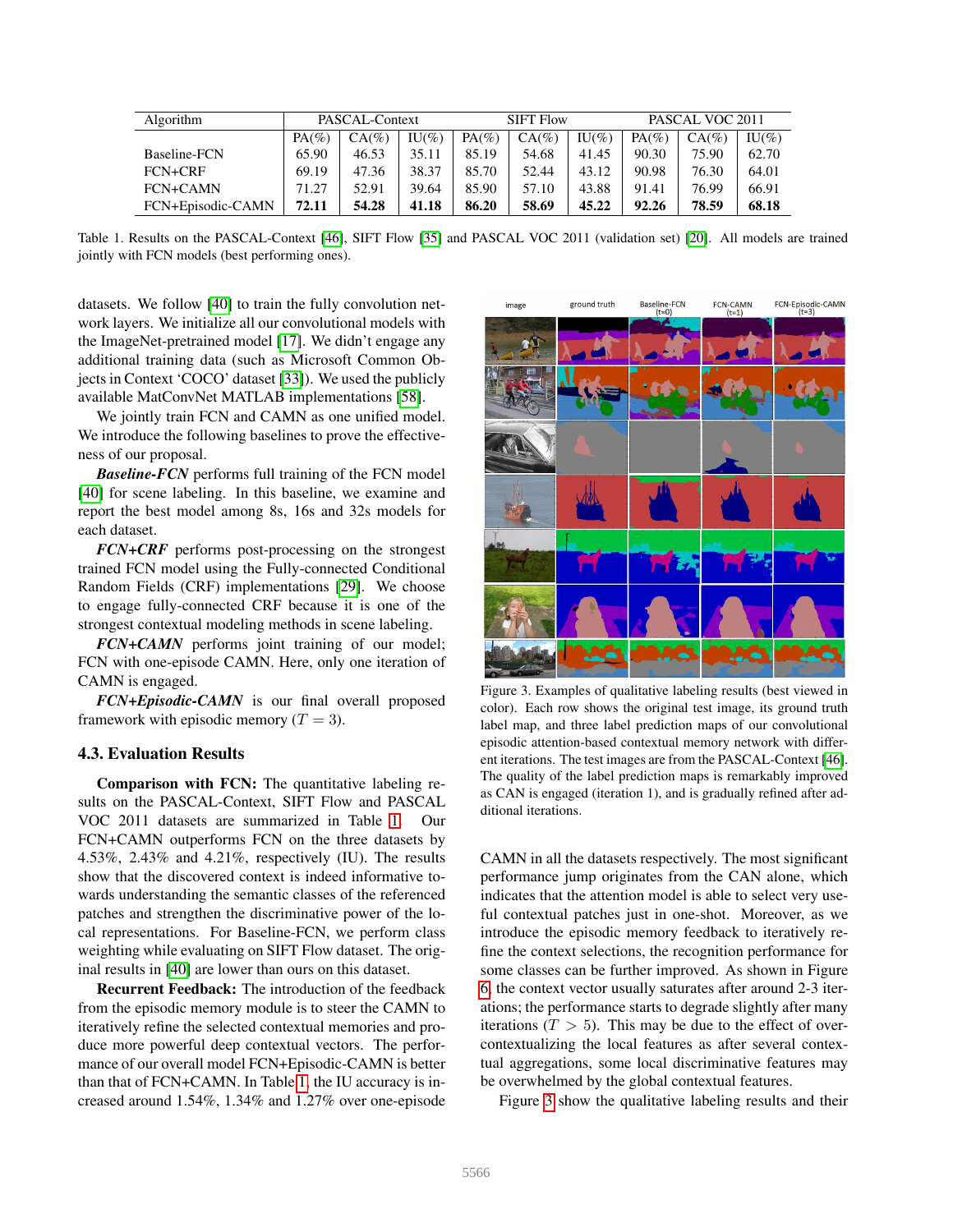

Figure 4. Comparison with CRF-RNN method [\[69\]](#page-9-8). The samples are from PASCAL VOC 2011 dataset [\[20\]](#page-8-23).

<span id="page-6-1"></span>gradual improvement over iterations. The quality of label prediction is significantly improved over FCN as CAMN is engaged for the first time, and it is further improved as the context refinement evolves. We also visualize in Figure [5](#page-7-1) the weighted selections (Heatmaps) for several patches belonging to building, sky and computer respectively at episode 1 and 3. In the first row, the heat increases in some areas (e.g. building, road) and decreases in other areas (e.g. sky). The second row visualizes heatmaps for a sky patch belonging to the same scene as in the first row. This shows that attention model is indeed location/patch sensitive. The third row presents heatmaps for computer monitor patch, showing how some patches from table are activated as related context. Our method models the associations between features at patch level, i.e. not necessarily the whole object is activated as related context. In other words, different parts of an object/stuff can be activated for different target object/stuff parts. We also report (train /test) run time on the validation set of PASCAL VOC 2011 (averaged over 20 trials for an input image of  $384 \times 384$  on an NVIDIA Tesla K40m with a companion CPU Intel Xeon E5-2643 v3 at 3.40GHz); FCN+Episodic-CAMN: (∼ 775ms /∼ 270ms) and Baseline-FCN: ( $\sim$  546 $ms / \sim 157ms$ ).

Comparison with State-of-the-art: We compare the performance of our full model with other state-of-the-art methods for contextual modeling. The quantitative result comparison on PASCAL-Context, SIFT Flow and PASCAL VOC 2011 datasets are listed in Tables [2,](#page-6-0) [3](#page-7-2) and [4](#page-7-3) respectively. There are other methods that use different settings like adopting Residual Networks [\[26\]](#page-8-27) (e.g. [\[12,](#page-8-6) [61\]](#page-9-25)) or engaging extra training data to train their models. In our case, we only compare with VGG-based networks with similar settings. Table [4](#page-7-3) shows evaluation results on PASCAL VOC 2011 on the test set (provided by their server). Our model achieve significant improvement over FCN-8s.

Comparison with Fully Connected CRF and other CRF-based Models: We run the fully-connected CRF model [\[29\]](#page-8-26) that is used in other state-of-the-art works [\[11,](#page-8-5) [12\]](#page-8-6) as a post-processing step based on FCN prediction maps. As shown in Table [1,](#page-5-0) our method outperforms

| Algorithm                       | $PA(\%)$ | $CA(\%)$ | $IU(\%)$ |
|---------------------------------|----------|----------|----------|
| <b>FCN-8s</b> [40]              | 65.9     | 46.5     | 35.1     |
| <b>FCN-8s</b> [41]              | 67.5     | 52.3     | 39.1     |
| DeepLab [12]                    |          |          | 37.6     |
| DeepLab-CRF [12]                |          |          | 39.6     |
| $HO-CRF[2]$                     |          |          | 41.3     |
| <b>CNN-CRF [32]</b>             | 71.5     | 53.9     | 43.3     |
| <b>CRF-RNN [69]</b>             |          |          | 39.3     |
| ParseNet [37]                   | 67.5     | 52.3     | 39.1     |
| ConvPP-8 $[63]$                 |          |          | 41.0     |
| PixelNet [4]                    |          | 51.5     | 41.4     |
| O <sub>2</sub> P <sub>[9]</sub> |          |          | 18.1     |
| <b>CFM</b> [16]                 |          |          | 34.4     |
| BoxSup $[15]$                   |          |          | 40.5     |
| FCN+Episodic-CAMN               | 72.1     | 54.3     | 41.2     |

<span id="page-6-0"></span>Table 2. Performance comparison on PASCAL-Context [\[46\]](#page-9-22).

it consistently. This performance gap illustrates that the proposed method is more effective than CRF on leveraging relevant context to perform local classification. Plus, our model is very simple in terms of optimization compared with graphical-based models. It is purely constructed from primary feed-forward and recurrent layers so it is fast and easy to optimize.

As reported in Tables [2](#page-6-0) and [3,](#page-7-2) our method outperforms other state-of-the-arts that use CRF models such as [\[32\]](#page-8-9) and [\[69\]](#page-9-8) in different evaluation metrics. But in Table [4,](#page-7-3) CRF-RNN [\[69\]](#page-9-8) outperforms ours on PASCAL VOC 2011 by 2.0% while our method outperforms CRF-RNN on PAS-CAL Context as shown in Table [2](#page-6-0) by 1.9%. CRF-based methods are effective for producing more refined object boundaries which contributes a lot to boost the IU score, especially for the object-centric PASCAL VOC (foreground objects are annotated only). Meanwhile, our method can explicitly model the contextual dependencies between image patches from different categories, hence it can better capture the contextual interactions when images are densely annotated with many different categories (PASCAL Context and SIFT Flow). Our method and CRFs can be used in different applications. In Figure [4,](#page-6-1) we show some qualitative examples from PASCAL VOC 2011 dataset where CRF-RNN model performs better (third column).

In terms of speed, the inference time of our Episodic-CAMN alone (as a single block) separately is  $\sim 0.077s$ on the previously mentioned CPU (no GPU is engaged). Meanwhile the inference time of the dense CRF alone separately is  $\sim 3.010s$  on the same CPU. Aside from simplicity, our model is much faster and more efficient ( $\sim 39 \times$ speedup) compared with CRF-based method, yet it performs competitively (although with high feature dimension 4096), which makes our method suitable for applications that require high speed processing.

Comparison with RNN-like Models: As shown in Ta-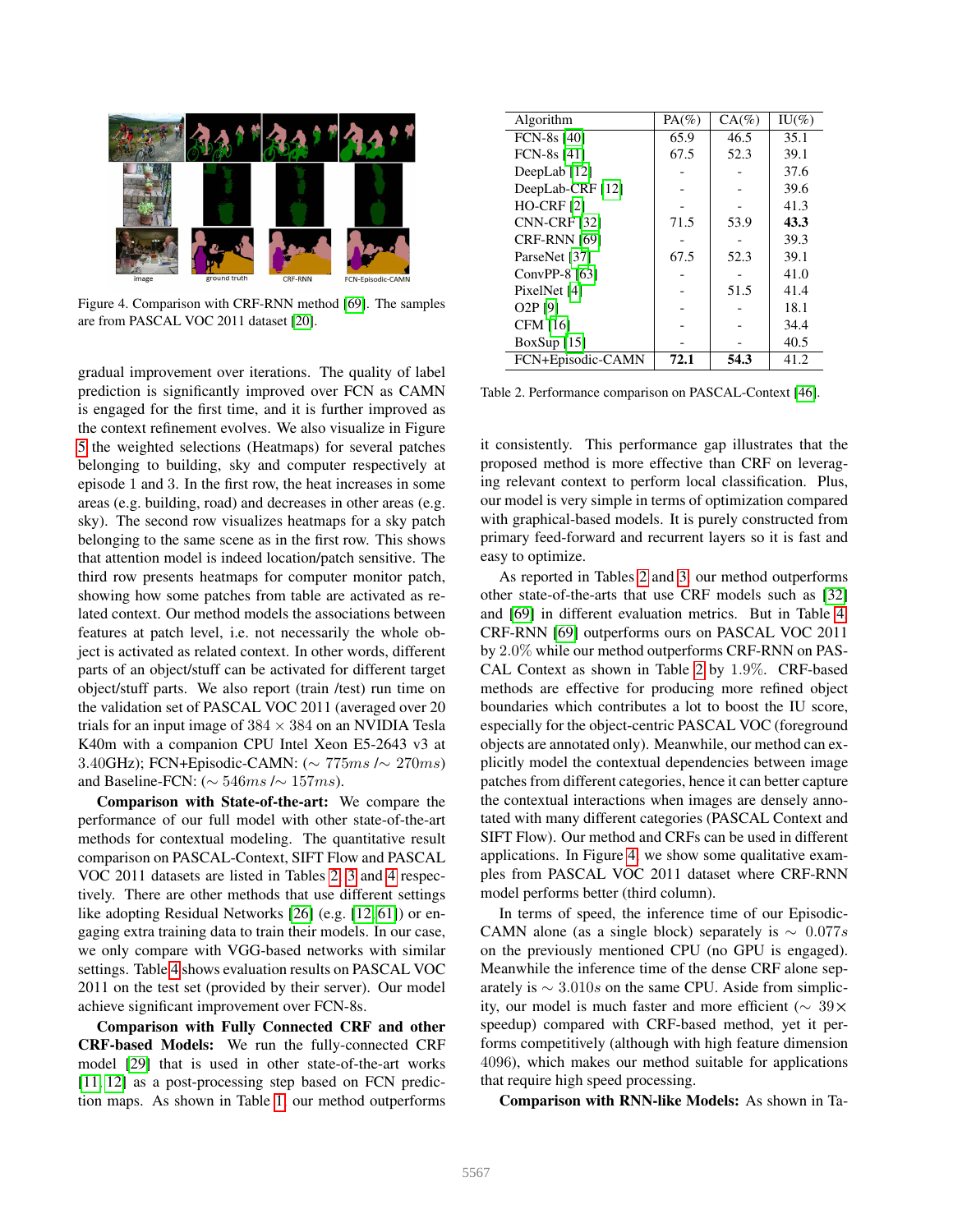

<span id="page-7-1"></span>Figure 5. Some sample images from SIFT Flow [\[35\]](#page-8-22) and PASCAL VOC 2011 [\[20\]](#page-8-23) alongside the visualization of the weighted selections for specific local patches. From left to right: RGB image, label map, episode 1 heatmap and the final episode 3 heatmap.



<span id="page-7-0"></span>Figure 6. IU performance changes in terms of iterations.

ble [3,](#page-7-2) our model outperforms many state-of-the-art methods that use RNN on top of convolutional features, e.g. [\[51\]](#page-9-5) and [\[5\]](#page-8-8). Additionally, while it is difficult to visualize the hidden states of an RNN to clearly see whether the network can capture the underlying associations and dependencies among the input sequence, attention-based memory networks can easily reveal this secret. It can simply and explicitly measure the relevance among the patches which eases the visualization and thus help us understand the underlaying hidden relationships and interactions within a scene image, as shown in Figure [5.](#page-7-1)

### 5. Conclusions

In this paper, we deal with the problem of scene labeling. In order to effectively leverage the relevant contextual patches to enhance the local classification accuracy, we propose an episodic attention-based contextual memory network. This model presents a unified framework that mainly consists of FCN convolutional layers, attentionbased model, and an RNN to perform context selection and refinement. The full model produces context-aware representation for each target patch by aggregating the activated context and its original local representation.

Our experiments show that the proposed method significantly boosts the labeling performance of the original FCN

| Algorithm                | $PA(\%)$ | $CA(\%)$ | $IU(\%)$ |
|--------------------------|----------|----------|----------|
| Liu et al. [35]          | 74.8     |          |          |
| Liu et al. [36]          | 76.7     |          |          |
| Tighe <i>et al.</i> [56] | 75.6     | 41.1     |          |
| Farabet et al. [22]      | 72.3     | 50.8     |          |
| Farabet et al. [22]      | 78.5     | 29.6     |          |
| FCN-16s [40]             | 85.2     | 51.7     | 39.5     |
| FCN-8s [41]              | 85.9     | 53.9     | 41.2     |
| CNN-LSTM [5]             | 70.1     | 22.6     |          |
| <b>CNN-CRF [32]</b>      | 88.1     | 53.4     | 44.9     |
| DAG-RNN [51]             | 81.2     | 45.5     |          |
| Pinheiro et al. [47]     | 77.7     | 29.8     |          |
| <b>RCNN</b> [31]         | 83.5     | 35.8     |          |
| <b>RCNN</b> [31]         | 79.3     | 57.1     |          |
| ClassRare [67]           | 79.8     | 48.7     |          |
| Sharma et al. [50]       | 79.6     | 33.6     |          |
| Sharma et al. [50]       | 75.5     | 48.0     |          |
| ParseNet [37]            | 86.8     | 52.0     | 40.4     |
| JointCalib [6]           |          | 55.6     |          |
| Tighe-MRF [56]           | 78.6     | 39.2     |          |
| FCN+Episodic-CAMN        | 86.2     | 58.7     | 45.2     |

Table 3. Performance comparison on SIFT Flow [\[35\]](#page-8-22).

<span id="page-7-2"></span>

| Algorithm           | $IU(\%)$ |
|---------------------|----------|
| BerkeleyRC [1]      | 39.1     |
| SDS [25]            | 52.6     |
| <b>R-CNN [23]</b>   | 47.9     |
| FCN-8s [40]         | 62.7     |
| FCN-8s [41]         | 67.5     |
| Zoomout [45]        | 64.4     |
| <b>CRF-RNN [69]</b> | 72.4     |
| FCN+Episodic-CAMN   | 70.4     |

<span id="page-7-3"></span>Table 4. Average performance comparison on the test set from PASCAL VOC 2011 [\[20\]](#page-8-23).

by incorporating the selected context. More importantly, our method achieves competitive performance on the public PASCAL-Context, SIFT Flow and PASCAL VOC 2011 scene labeling benchmarks when compared with other stateof-the-art work. We believe the performance of our model can be further improved by enhancing some functionalities such as relevance learning. With more sophisticated operations, it can potentially capture subtle relationships and interactions between the referenced local patch and its context.

### Acknowledgments

We gratefully acknowledge the support of the NVIDIA AI Technology Centre for their donation of Tesla K40 and K80 cards used for our research at NTU's ROSE Lab. The work is partially supported by the research grant for the Human Centered Cyber-physical Systems Programme at ADSC from Singapore's Agency for Science, Technology and Research (A\*STAR).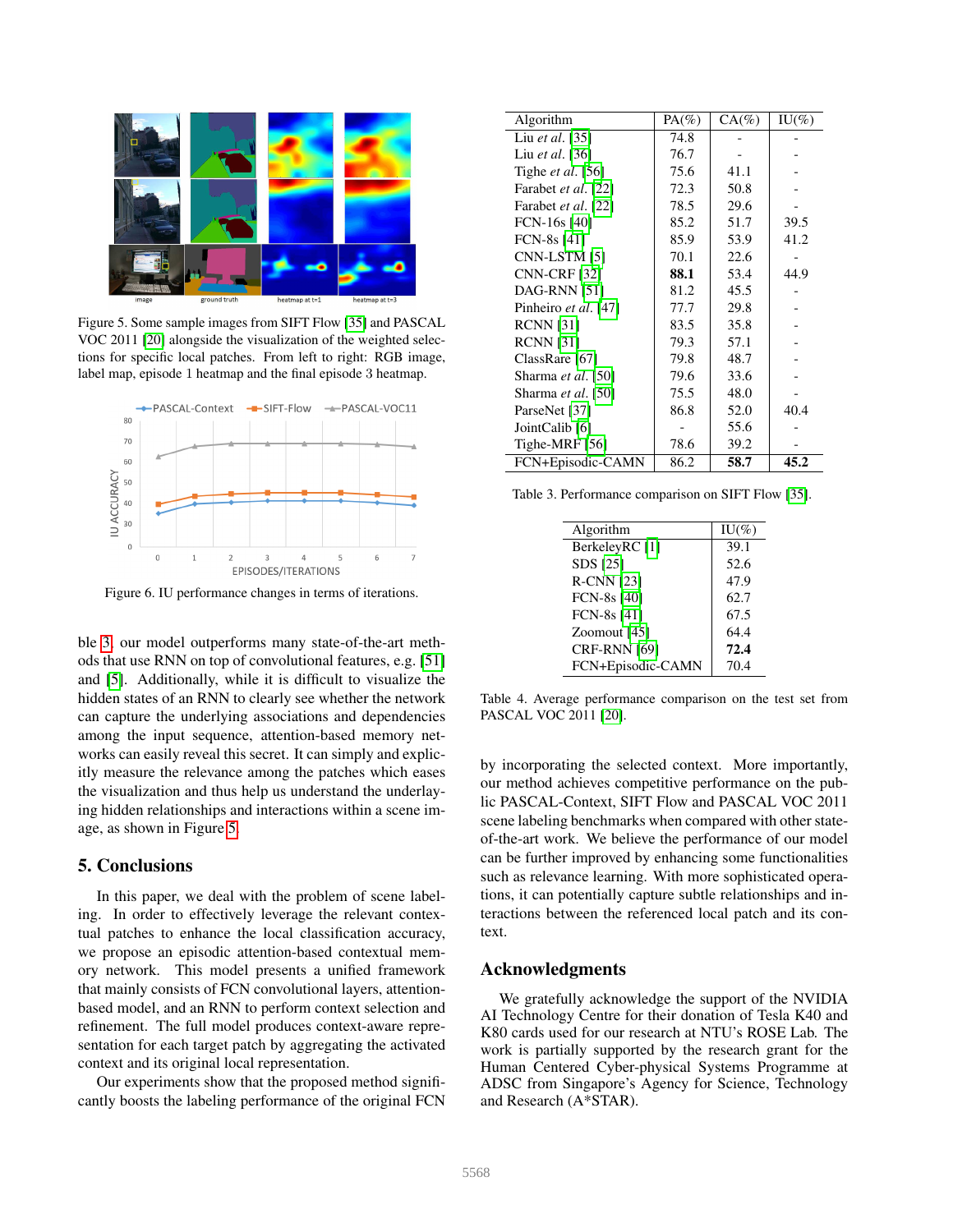### References

- <span id="page-8-38"></span>[1] P. Arbelaez, M. Maire, C. Fowlkes, and J. Malik. Contour detection and hierarchical image segmentation. *TPAMI*, 2011.
- <span id="page-8-29"></span>[2] A. Arnab, S. Jayasumana, S. Zheng, and P. Torr. Higher order conditional random fields in deep neural networks. In *ECCV*, 2016.
- <span id="page-8-17"></span>[3] J. Ba, V. Mnih, and K. Kavukcuoglu. Multiple object recognition with visual attention. In *ICLR*, 2015.
- <span id="page-8-31"></span>[4] A. Bansal, X. Chen, B. Russell, A. Gupta, and D. Ramanan. PixelNet: Towards a general pixel-level architecture. *arXiv*, 2016.
- <span id="page-8-8"></span>[5] W. Byeon, T. M. Breuel, F. Raue, and M. Liwicki. Scene labeling with LSTM recurrent neural networks. In *CVPR*, 2015.
- <span id="page-8-37"></span>[6] H. Caesar, J. Uijlings, and V. Ferrari. Joint calibration for semantic segmentation. In *BMVC*, 2015.
- <span id="page-8-16"></span>[7] C. Cao, X. Liu, Y. Yang, Y. Yu, J. Wang, Z. Wang, Y. Huang, L. Wang, C. Huang, W. Xu, D. Ramanan, and T. Huang. Look and think twice: Capturing top-down visual attention with feedback convolutional neural networks. In *ICCV*, 2015.
- <span id="page-8-20"></span>[8] J. Carreira, P. Agrawal, K. Fragkiadaki, and J. Malik. Human pose estimation with iterative error feedback. In *CVPR*, 2016.
- <span id="page-8-32"></span>[9] J. Carreira, R. Caseiro, J. Batista, and C. Sminchisescu. Semantic segmentation with second-order pooling. In *ECCV*, 2012.
- <span id="page-8-18"></span>[10] L. Chen, Y. Yang, J. Wang, W. Xu, and A. L. Yuille. Attention to scale: Scale-aware semantic image segmentation. In *CVPR*, 2016.
- <span id="page-8-5"></span>[11] L.-C. Chen, G. Papandreou, I. Kokkinos, K. Murphy, and A. Yuille. Semantic image segmentation with deep convolutional nets and fully connected CRFs. In *ICLR*, 2015.
- <span id="page-8-6"></span>[12] L.-C. Chen, G. Papandreou, I. Kokkinos, K. Murphy, and A. Yuille. Deeplab: Semantic image segmentation with deep convolutional nets, atrous convolution, and fully connected CRFs. *arXiv*, 2016.
- <span id="page-8-12"></span>[13] J. Chorowski, D. Bahdanau, D. Serdyuk, K. Cho, and Y. Bengio. Attention-based models for speech recognition. In *NIPS*, 2015.
- <span id="page-8-7"></span>[14] J. Chung, C. Gulcehre, K. Cho, and Y. Bengio. Empirical evaluation of gated recurrent neural networks on sequence modeling. In *NIPS Workshop*, 2014.
- <span id="page-8-34"></span>[15] J. Dai, K. He, and J. Sun. BoxSup: exploiting bounding boxes to supervise convolutional networks for semantic segmentation. In *ICCV*, 2015.
- <span id="page-8-33"></span>[16] J. Dai, K. He, and J. Sun. Convolutional feature masking for joint object and stuff segmentation. In *CVPR*, 2015.
- <span id="page-8-24"></span>[17] J. Deng, W. Dong, R. Socher, L.-J. Li, K. Li, and L. Fei-Fei. ImageNet: A large-scale hierarchical image database. In *CVPR*, 2009.
- <span id="page-8-11"></span>[18] B. Dzmitry, C. Kyunghyun, and B. Yoshua. Neural machine translation by jointly learning to align and translate. In *ICLR*, 2015.
- <span id="page-8-1"></span>[19] J. Elman. Finding structure in time. *Cognitive Science*, 1990.
- <span id="page-8-23"></span>[20] M. Everingham, L. Van Gool, C. Williams, J. Winn, and A. Zisserman. The PASCAL Visual Object Classes

challenge 2011 (VOC2011) results. http://www.pascalnetwork.org/challenges/VOC/voc2011/workshop/index.html.

- <span id="page-8-3"></span>[21] C. Farabet, C. Couprie, L. Najman, and Y. LeCun. Scene parsing with multiscale feature learning, purity trees, and optimal covers. In *ICML*, 2012.
- <span id="page-8-4"></span>[22] C. Farabet, C. Couprie, L. Najman, and Y. LeCun. Learning hierarchical features for scene labeling. *TPAMI*, 2013.
- <span id="page-8-40"></span>[23] R. Girshick, J. Donahue, T. Darrell, and J. Malik. Rich feature hierarchies for accurate object detection and semantic segmentation. In *CVPR*, 2014.
- <span id="page-8-19"></span>[24] A. Graves, G. Wayne, and I. Danihelka. Neural Turing machines. *arXiv*, 2014.
- <span id="page-8-39"></span>[25] B. Hariharan, P. Arbelaez, R. Girshick, and J. Malik. Simultaneous detection and segmentation. In *ECCV*, 2014.
- <span id="page-8-27"></span>[26] K. He, X. Zhang, S. Ren, and J. Sun. Deep residual learning for image recognition. In *CVPR*, 2016.
- <span id="page-8-0"></span>[27] G. Heitz and D. Koller. Learning spatial context: Using stuff to find things. In *ECCV*, 2008.
- <span id="page-8-13"></span>[28] K. M. Hermann, T. Kocisky, E. Grefenstette, L. Espeholt, W. Kay, M. Suleyman, and P. Blunsom. Teaching machines to read and comprehend. In *EMNLP*, 2015.
- <span id="page-8-26"></span>[29] P. Krahenbuhl and V. Koltun. Efficient inference in fully connected CRFs with Gaussian edge potentials. In *NIPS*, 2011.
- <span id="page-8-15"></span>[30] A. Kumar, O. Irsoy, J. Su, J. Bradbury, R. English, B. Pierce, P. Ondruska, I. Gulrajani, and R. Socher. Ask me anything: Dynamic memory networks for natural language processing. In *ICML*, 2016.
- <span id="page-8-36"></span>[31] M. Liang, X. Hu, and B. Zhang. Convolutional neural networks with intra-layer recurrent connections for scene labeling. In *NIPS*, 2015.
- <span id="page-8-9"></span>[32] G. Lin, C. Shen, I. Reid, and A. Hengel. Efficient piecewise training of deep structured models for semantic segmentation. In *CVPR*, 2016.
- <span id="page-8-25"></span>[33] T. Lin, M. Maire, S. Belongie, L. Bourdev, R. Girshick, J. Hays, P. Perona, D. Ramanan, and L. Z. P. Dollar. Microsoft COCO: Common objects in context. *arXiv*, 2014.
- <span id="page-8-14"></span>[34] W. Ling, L. Chu-Cheng, Y. Tsvetkov, S. Amir, R. F. Astudillo, C. Dyer, A. W. Black, and I. Trancoso. Not all contexts are created equal: Better word representations with variable attention. In *EMNLP*, 2015.
- <span id="page-8-22"></span>[35] C. Liu, J. Yuen, and A. Torralba. Nonparametric scene parsing: Label transfer via dense scene alignment. In *CVPR*, 2009.
- <span id="page-8-35"></span>[36] C. Liu, J. Yuen, and A. Torralba. SIFT Flow: Dense correspondence across scenes and its applications. *TPAMI*, 2011.
- <span id="page-8-30"></span>[37] W. Liu, A. Rabinovich, and A. Berg. ParseNet: Looking wider to see better. In *ICLR Workshop*, 2016.
- <span id="page-8-10"></span>[38] Z. Liu, X. Li, P. Luo, C. C. Loy, and X. Tang. Semantic image segmentation via deep parsing network. In *ICCV*, 2015.
- <span id="page-8-21"></span>[39] M. London and M. Hausser. Dendritic computation. *Annual Review of Neuroscience*, 2005.
- <span id="page-8-2"></span>[40] J. Long, E. Shelhamer, and T. Darrell. Fully convolutional networks for semantic segmentation. In *CVPR*, 2015.
- <span id="page-8-28"></span>[41] J. Long, E. Shelhamer, and T. Darrell. Fully convolutional networks for semantic segmentation. *TPAMI*, 2016.